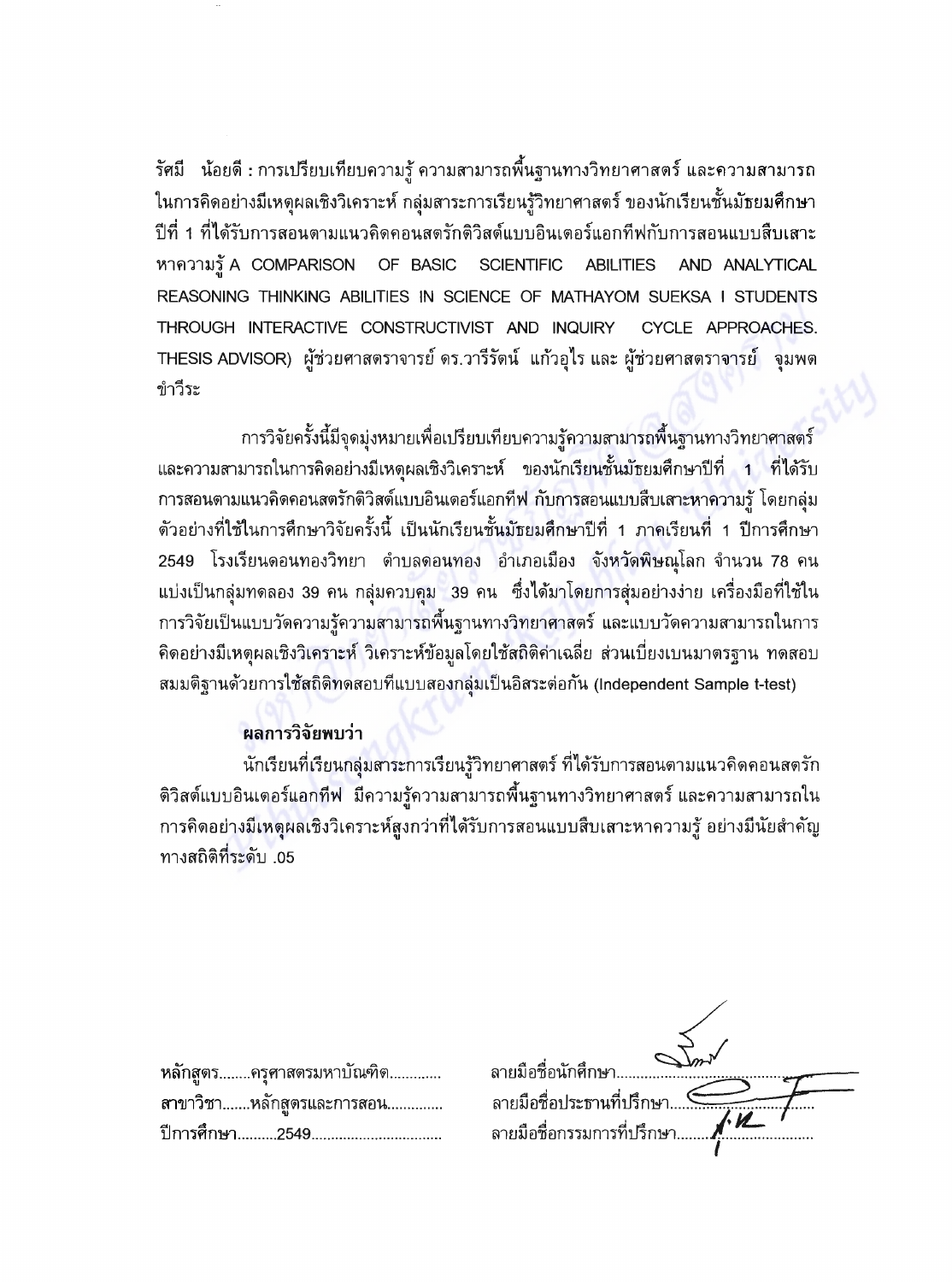Mrs. Rassamee Noydee: A COMPARISON OF BASIC SCIENTIFIC ABILITIES AND ANALYTICAL REASONING THINKING ABILITIES IN SCIENCE OF MATHAYOM SUEKSA I STUDENTS THROUGH INTERACTIVE CONSTRUCTIVIST AND INQUIRY CYCLE APPROACHES. THESIS ADVISOR : Assistant Professor Dr. Wareerat Kaewurai and Assistant Professor Jumpot Khamweera

The purpose of this research was to compare basic scientific abilities and analytical reasoning thinking abilities in science of Mathayom Sueksa I students through interactive constructivist and inquiry cycle approaches. The sample consisted of Mathayom Sueksa I students of the first semester, 2006, of Donthongwithaya School, Thumbon Donthong, Amper Muang, Phitsanulok Province. Seventy eight students were randomly divided into 2 groups. The data were collected by using the basic scientific ability test and the analytical reasoning thinking ability test. The data were analysed by using mean, standard deviation, independent sample t-test. The results revealed that the students in science taught through interactive constructivist had basic scientific abilities and<br>analytical reasoning thinking abilities significantly higher than those taught through inquiry<br>cycle approaches. analytical reasoning thinking abilities significantly higher than those taught through inquiry cycle approaches.

Department......Master of Education......... Field of Study.....Curriculum and Instruction Academic Year..........2006.......................

Student's Signature Kassamuel Advisor's Signature Waren Co- Advisor's Signature. **f.** Khumwen